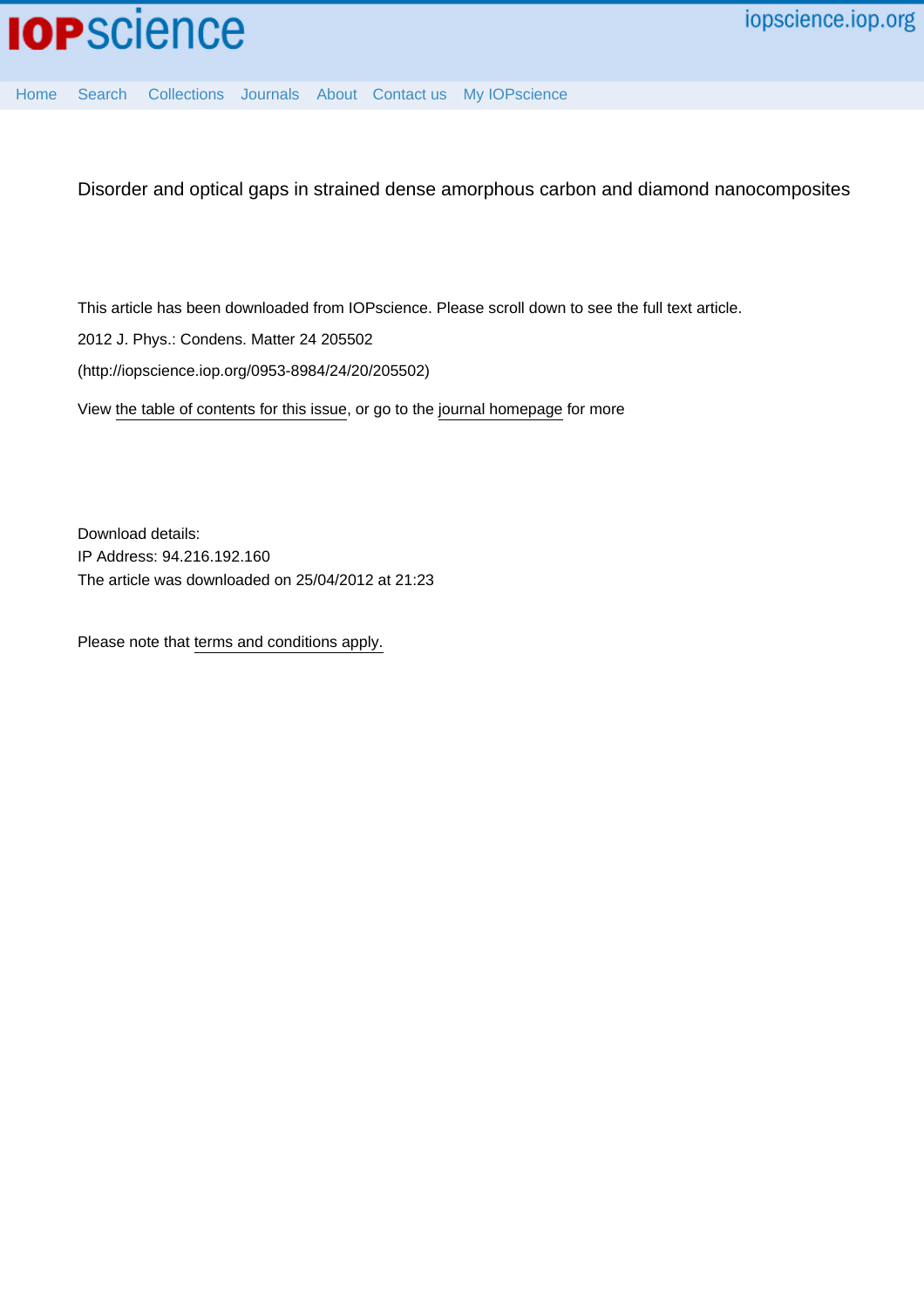# Disorder and optical gaps in strained dense amorphous carbon and diamond nanocomposites

## Christos Mathioudakis<sup>[1](#page-1-0)</sup> and Maria Fyta<sup>[2](#page-1-1)[,3](#page-1-2)</sup>

<span id="page-1-0"></span><sup>1</sup> Department of Materials Science and Technology, University of Crete, PO Box 2208, 71003 Heraklion, Crete, Greece

<span id="page-1-1"></span><sup>2</sup> Physics Department (T37), Technical University of Munich, 85748 Garching, Germany

<span id="page-1-2"></span><sup>3</sup> Institute for Computational Physics, University of Stuttgart, 70569 Stuttgart, Germany

E-mail: [chrm@materials.uoc.gr](mailto:chrm@materials.uoc.gr) and [mfyta@tum.de](mailto:mfyta@tum.de)

Received 12 October 2011, in final form 1 March 2012 Published 24 April 2012 Online at [stacks.iop.org/JPhysCM/24/205502](http://stacks.iop.org/JPhysCM/24/205502)

### Abstract

We employ empirical tight-binding simulations on strained tetrahedral amorphous carbon and diamond nanocomposite networks. For each applied strain, the optoelectronic properties are monitored through the absorption coefficient and the dielectric function. These lead to the optical gaps and are able to quantify the amount of disorder in the structures. We compare our results to those of unstrained nanostructured diamond and amorphous carbon (a-C) phases and link the degree of disorder in these materials to their structural details as a function of the external load. The atomic rearrangements and distortions imposed by the external strain in these structures are directly observable in their optoelectronic properties. We thoroughly discuss the interplay between increased external strain, structural and topological disorder, atomic rearrangements and their effect on the calculated optoelectronic properties.

(Some figures may appear in colour only in the online journal)

## 1. Introduction

The exceptional behavior of carbon in undertaking different kinds of hybridizations to form a variety of interesting structures is widely known. The variability of the existing carbon structures is directly correlated to the majority of applications these can be used for. One of the carbon forms that has been intensively studied is amorphous carbon (a-C), and especially tetrahedral carbon (ta-C), a dense amorphous network which contains a high fraction of  $sp<sup>3</sup>$ hybrids [\[1,](#page-7-0) [2\]](#page-7-1). Recently, nanocomposite carbon, which is a more complex structure that includes a crystalline core surrounded by an amorphous carbon matrix has also attracted attention [\[3\]](#page-7-2). This composite is also expected to have interesting properties that could possibly be tailored. Specifically, by choosing the type and size of the embedded crystal, as well as the amorphous matrix density, one could obtain a composite material with desired optoelectronic and mechanical properties. Choosing a diamond grain as an

inclusion gives rise to diamond nanocomposites (nD/a-C). This is a material which, depending on its density, can have elastic moduli or optoelectronic properties comparable to those of diamond  $[4, 5]$  $[4, 5]$  $[4, 5]$ . Dense amorphous networks also show high rigidity and diamond-like optoelectronic properties  $[1, 6, 7]$  $[1, 6, 7]$  $[1, 6, 7]$  $[1, 6, 7]$  $[1, 6, 7]$ . In this respect, the ability to tune the properties of diamond nanocomposites and dense amorphous networks reveals a high potential for use in important nanotechnological applications. These can be, for example, hard and wear resistant coatings [\[8,](#page-7-7) [9\]](#page-7-8) with hardness and thermal stability comparable to that of diamond. In principle, nanodiamonds and ta-C are biocompatible, and thus potentially suitable for biomedical applications [\[10\]](#page-7-9). Nanostructured carbon materials are also expected to lead to applications in MEMS (microelectromechanical devices).

Production of amorphous and nanostructured carbon materials has already been achieved through various methods. Amorphous carbon can be synthesized by various deposition techniques including ion-beam or arc deposition, laser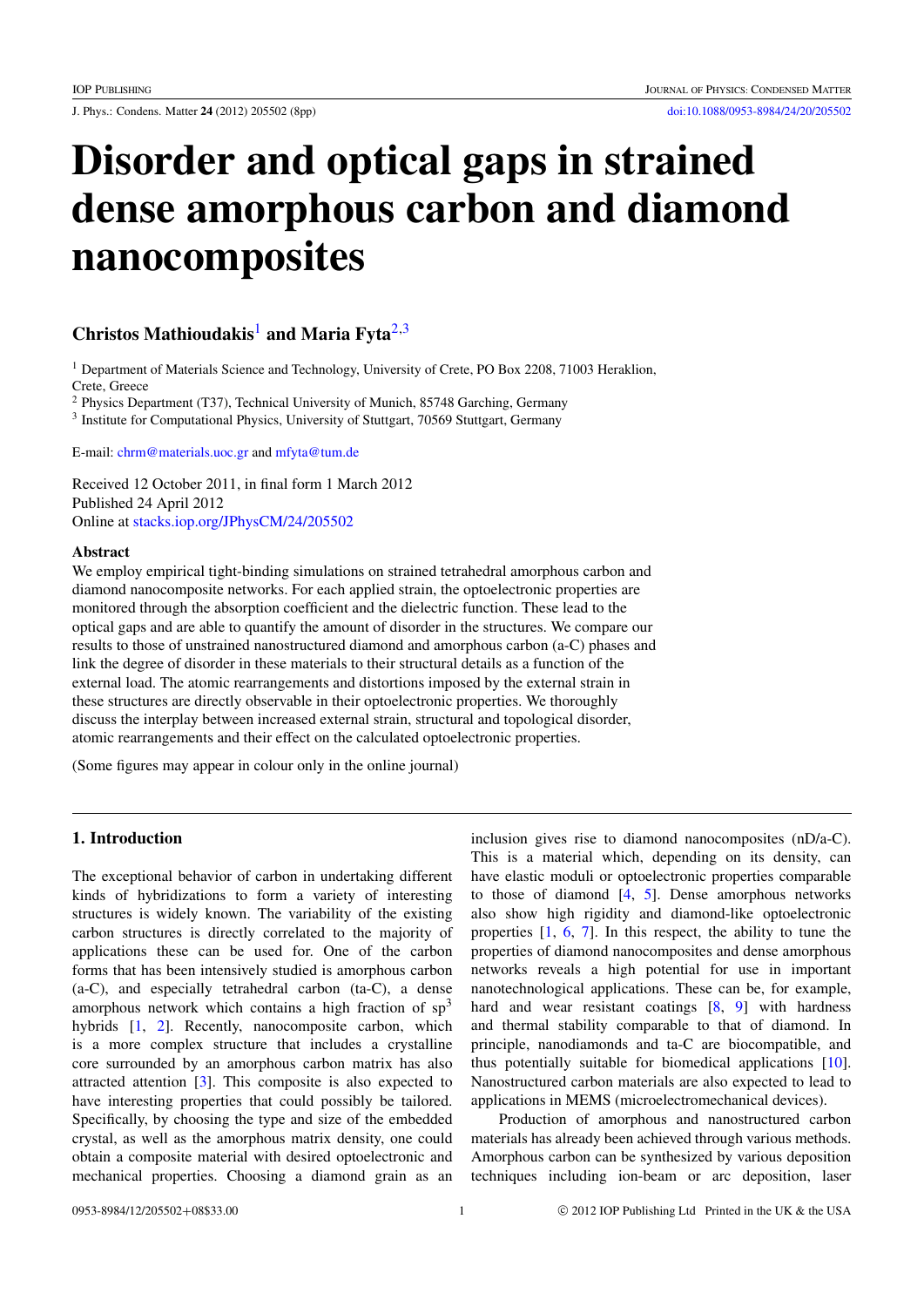ablation, ion sputtering and plasma methods [\[11–](#page-7-10)[14\]](#page-7-11). The different growth techniques can lead to a variety of a-C networks. These differ in density and  $sp<sup>3</sup>$  fraction. The  $sp<sup>3</sup>$  fraction can be determined by the equilibrium between densification and relaxation during the growth process [\[15\]](#page-7-12). Tuning the desired amorphous network can be achieved by properly selecting the carbon ion energy in the bombardment methods, as well as the substrate temperature [\[16\]](#page-7-13). Methods which include some kind of filtering are most commonly used for industrial applications to produce high quality ta-C. These include mass-selected ion-beam deposition (MSIBD) [\[17\]](#page-8-0) and filtered cathodic vacuum arc (FCVA) methods [\[18\]](#page-8-1). Diamond composites, on the other hand, have been grown in both hydrogenated [\[19\]](#page-8-2) and hydrogen-free [\[16\]](#page-7-13) a-C matrices. This is achieved by bombardment of highly energetic carbon ions with or without hydrogen species. In a hydrogen-free environment, diamond nucleation can occur by precipitation of small diamond clusters in a dense amorphous network.

The relative ratio of the  $sp^2$  and  $sp^3$  hybrids in both amorphous and diamond nanocomposite materials, their spatial distribution, as well as the size of the diamond inclusion in the latter structures, control the optoelectronic properties of the materials. Such a control would be desirable for potential applications, as already mentioned. However, the use of carbon materials in nanotechnological applications, as mentioned above, poses another problem, that of their stability. Specifically, these materials may operate in conditions in which, for example, high loads are applied. It is thus often desirable to check how the material properties are affected when these operate in various off-equilibrium conditions. In this work we therefore aim to investigate how the properties of two forms of carbon, namely ta-C and dense nD/a-C, can be affected by an external load. We monitor the optoelectronic properties of these two materials as a function of strain. We will focus on the optical gaps and the Urbach energy  $(E_U)$ , the former being a measure of disorder of the system. We aim to present a systematic study of how tensile strain, as an example of possible external load during operation, affects the equilibrium optoelectronic properties of both ta-C and nD/a-C.

Our work is based on empirical tight-binding molecular dynamics simulations of these structures under strain. The investigation will mainly involve the optoelectronic properties under strain as a probe for the topological and structural disorder in the microstructure. This paper will be structured as follows: in section [2](#page-2-0) we discuss the methodology that has been used for structure generation and the calculation of the optoelectronic properties, we then move on to the discussion of the results in section [3](#page-4-0) and conclude in section [4.](#page-7-14)

## <span id="page-2-0"></span>2. Methodology

The results presented in this work are obtained through tight-binding molecular dynamics (TBMD) simulations. Such a method is appropriate for the problem of nanostructured carbon under strain. First, it is based on a quantum mechanical description of the interactions, being more accurate than empirical schemes. Second, it allows the use of large

computational cells compared to the more accurate *ab initio* methods. Specifically, in the case of the nanocomposites, a greater statistical precision through the use of large cells of a few hundred atoms is mandatory and allows for a better description of both amorphous and crystalline phases.

The TBMD method chosen was developed at the Naval Research Laboratory (NRL) [\[20\]](#page-8-3). This scheme includes a nonorthogonal model. For the transferability between different structures it uses distance- and environment-dependent parameters. The on-site terms are assumed to be diagonal and sensitive to the environment. The two-center approximation is taken and the hopping integrals depend only on the angular momentum dependence of the orbitals and the distance between the atoms. The scheme concentrates on fitting the Slater–Koster tight-binding parameters to the band structure of the ground state of each material. The equation of state, elastic constants, and phonon frequencies are reproduced for various materials, including carbon structures, while vacancy formation, surfaces, stacking faults, and ductility are also well descried by this TB scheme. Regarding the application of the NRL scheme to carbon structures, the sp parameters for C were obtained by fitting to first-principles results for the band structure and electronic energies of the  $C_2$  dimer, as well as the diamond, graphite, fcc, bcc, and sc forms. The band structure is fitted well and allows for the transferability of the parameters in the amorphous case as well. The NRL scheme gives a good description of the quantum mechanical effects, like the bond breaking studied here, as the fitting was extended to a nearest neighbors distance of about 6.6  $\AA$ This approach has already been used in similar studies [\[4\]](#page-7-3). The density of diamond is calculated at 3.65 g  $cm^{-3}$  compared to the experimental value of 3.51 g cm<sup>-3</sup>. The phonon frequencies are close to the respective experimental data. The trends in the elastic moduli of diamond are also similar to the experimental data, while tensile and shear ideal strengths are also well reproduced [\[4\]](#page-7-3). The optoelectronic gap of diamond is ∼5 eV with the present NRL model compared to the experimental value of 5.5 eV. Additional details of the NRL scheme can be found elsewhere [\[21\]](#page-8-4).

### *2.1. Structure generation*

The ta-C and nD/a-C structures are modeled through computational supercells of 216 and 512 atoms, respectively. Periodic boundary conditions are applied to ensure that the bulk nature of both materials is correctly described. The pure a-C structures are generated by melting a diamond structure and subsequently quenching the melt at constant volume in a canonical (*N*, *V*, *T*) ensemble. The melting started at 6000 K, while a typical quenching duration and rate are 40 ps and 300 K ps<sup>-1</sup>, respectively. It has been previously shown that different quenching rates, such as 226 and 500 K  $ps^{-1}$  do not lead to noticeable differences in the resulting structures [\[22\]](#page-8-5). After quenching, the whole material becomes amorphous and both atomic positions and volumes are equilibrated at low temperatures. Additional details on the network generation can be found elsewhere [\[22\]](#page-8-5).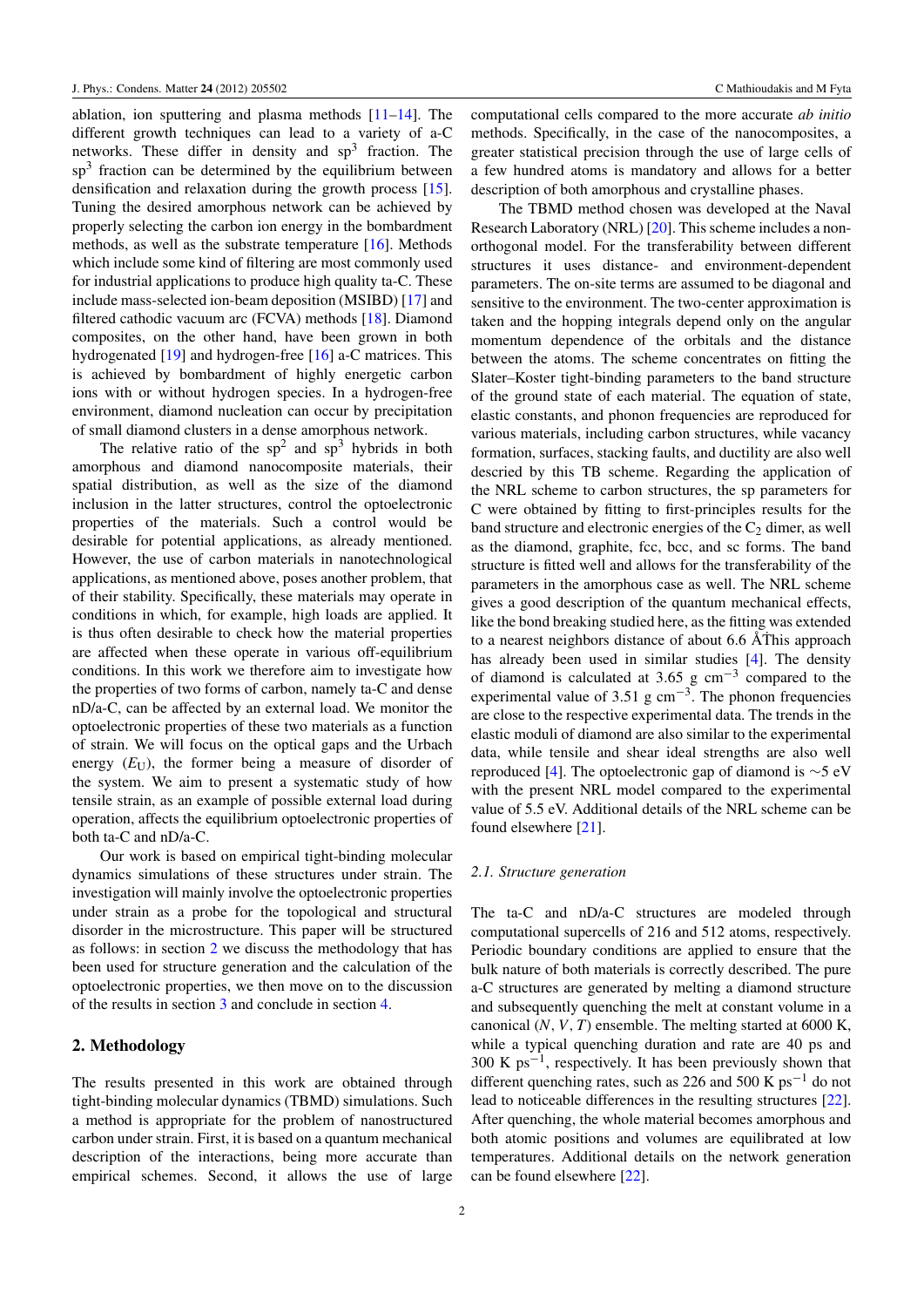nD/a-C is a nanocomposite with a spherical diamond core which is embedded in an amorphous carbon matrix. Such a diamond nanocomposite is also generated by quenching from the melt, but in this case the positions of the atoms that belong to the diamond inclusion are kept frozen during the melting and quenching phases. In the end, at low temperatures, all atomic positions, crystalline and amorphous, are allowed to relax. Specifically, the computational cells are relaxed first at 300 K and then at 0 K under the  $(N, P, T)$  ensemble. In this way, both the volume and the density fluctuations are allowed to relax and the cell density is equilibrated. This involves a complete relaxation of the external forces and stresses applied to the system [\[23\]](#page-8-6). The energy of the system was monitored, and after it reached a minimum the structures were still allowed to equilibrate for an additional 10% of the total relaxation steps. The exact details for the generation of diamond composites are given elsewhere [\[4,](#page-7-3) [24\]](#page-8-7). In both a-C and nD/a-C structures, the coordination and density of the amorphous material is controlled by the volume of the computational cell during quenching. Both the a-C and n-D/a-C investigated here were equilibrated with respect to their atomic positions and volume with the TBMD-NRL scheme.

Specifically, in the current investigation we look at a dense diamond nanocomposite and a dense (ta-C) amorphous carbon network. The equilibrium structures prior to the application of strain have the following structural characteristics. (a) The diamond inclusion in the nanocomposite has a diameter of  $12.5 \text{ Å}$ . Its volume fraction is 31% and the density of the matrix is 3 g  $cm^{-3}$  corresponding to a mean coordination of the amorphous matrix of 3.8. (b) The ta-C network has a similar density and  $sp<sup>3</sup>$  ratio. Both materials were strained in a series of incremental strains. For the diamond composites, tensile load is applied along the  $\langle 111 \rangle$  direction. Having in mind that the easy-slip plane of diamond is the [111] plane, we choose the crystallographic directions to be those of the nanodiamond region in the composite. Since the a-C phases are highly isotropic, all directions of the applied load are equivalent [\[4\]](#page-7-3). In the end, for each strain, the atomic positions were fully relaxed with the TBMD-NRL scheme and all properties are calculated at 0 K. We have previously shown that for the two networks used here their fracture mechanism is similar and occurs at a strain of about 0.11–0.12 [\[4\]](#page-7-3).

#### *2.2. Calculation of optoelectronic properties*

For the analysis of the optoelectronic properties of diamond composites and amorphous materials under strain, we use a methodology recently reported for the investigation of the optoelectronic properties of equilibrium unstrained amorphous and nanocomposite networks [\[5\]](#page-7-4). We briefly discuss this procedure. The electronic structure is first extracted from the simulations and is correlated to the imaginary part  $(\varepsilon_2)$  of the dielectric function of the structure. The value of  $\varepsilon_2$  can be obtained through a sum over all matrix elements corresponding to transitions from an initial occupied (with an eigenvalue  $E_i$ ) to a final unoccupied (with

an eigenvalue  $E_f$ ) state. Specifically,  $\varepsilon_2$  is defined as  $\varepsilon_2$  = 2*nk*, where *n* and *k* are the refractive and the extinction coefficients, respectively. In practice,  $\varepsilon_2$  is directly correlated to the electronic structure of the material, and can be given by the sum over all initial and final eigenstates:  $\varepsilon_2$  =  $\frac{2}{V}(\frac{2\pi\hbar e}{mE})^2 \sum_{i,f} |\langle f|\vec{P}|\hat{i}\rangle|^2 \delta(E_f - E_i - E)$ . In this relation, *V* is the volume of the cell, *e*, *m* are the electron charge and mass, respectively,  $\vec{P}$  the momentum operator and  $E$  the photon energy. The momentum matrix elements are then extracted by the position matrix elements [\[5\]](#page-7-4). Knowledge of  $\varepsilon_2$ , in turn, leads to the absorption coefficient  $(\alpha)$ . This is calculated from  $\varepsilon_2$  through  $\alpha(E) = \frac{E\varepsilon_2}{\hbar n c}$ , where *E* is the energy, *c* is the speed of light, and *n* is the refractive index, extracted from the real and imaginary parts of the dielectric function [\[7\]](#page-7-6). The *E*<sup>04</sup> optical gap used as a probe of the properties of the structures studied here is defined as the energy at which  $\alpha(E)$  reaches the value  $10^4$  cm<sup>-1</sup>. The concept of the Urbach energy ( $E_U$ ) is used as a link to the structural and topological disorder in a network. This energy is defined as the inverse of the local slope of  $ln[\alpha(E)]$  at a photon energy of  $E = E_{03}$ , which is the energy for which the absorption coefficient takes the value 10<sup>3</sup> cm−<sup>1</sup> . *E*<sup>U</sup> then follows the variations of the absorption coefficient deep within the gap through the equation  $E_U^{-1}$  $d \ln[\alpha(E)]$  $\frac{[\alpha(E)]}{dE}|_{E=E_{03}}.$ 

 $rac{1}{dE}$  IE=E<sub>03</sub>.<br>The method for deriving the optoelectronic properties for the nanostructured carbon networks is quite efficient. As a consistency check the respective values for crystalline diamond as calculated through this scheme and TBMD approaches compared well to the respective experimental data  $[5, 25]$  $[5, 25]$  $[5, 25]$ . Diamond has the highest value compared to a-C and nD/a-C, which have lower optical gaps at low densities [\[5\]](#page-7-4). The optical gaps in the case of unstrained diamond composites showed a monotonic relation to the  $sp<sup>3</sup>$ ratio in the a-C matrix, reaching the corresponding diamond values for an almost 100%  $sp^3$  fraction. Decomposition into the contribution of the matrix and crystalline atoms showed that for the former there is an increase in the optical gap as the matrix becomes denser, while for the latter at moderate and high densities there is no significant variation with the matrix density. The optical gaps for the diamond nanocomposites, determined by the amorphous matrix having a smaller gap than the inclusion, were found within a range of 1 eV from the respective diamond value [\[5\]](#page-7-4).

The disorder in these networks can be monitored through *E*U [\[5,](#page-7-4) [7\]](#page-7-6). It reflects both structural (bond length and bond angle distortions) and topological disorder which is related to the size distributions of chains and clusters of  $sp<sup>2</sup>$  and  $sp<sup>3</sup>$  atoms in the mixed phase in a-C [\[1\]](#page-7-0). Calculation of the Urbach energy revealed that the disorder in the nanocrystal is noticeable through bond length and angle distortions and appears near the crystalline–amorphous matrix interface. In the case of pure unstrained amorphous networks it was previously shown that the denser networks, i.e. those with a higher  $sp<sup>3</sup>$  ratio, show less disorder and develop a non-monotonic behavior to the optical gap and the  $sp<sup>3</sup>$ content [\[7\]](#page-7-6). A reference value for  $E_U = 0$  corresponds to crystalline diamond. In this respect, the further a network deviates from perfect tetrahedral symmetry, the higher its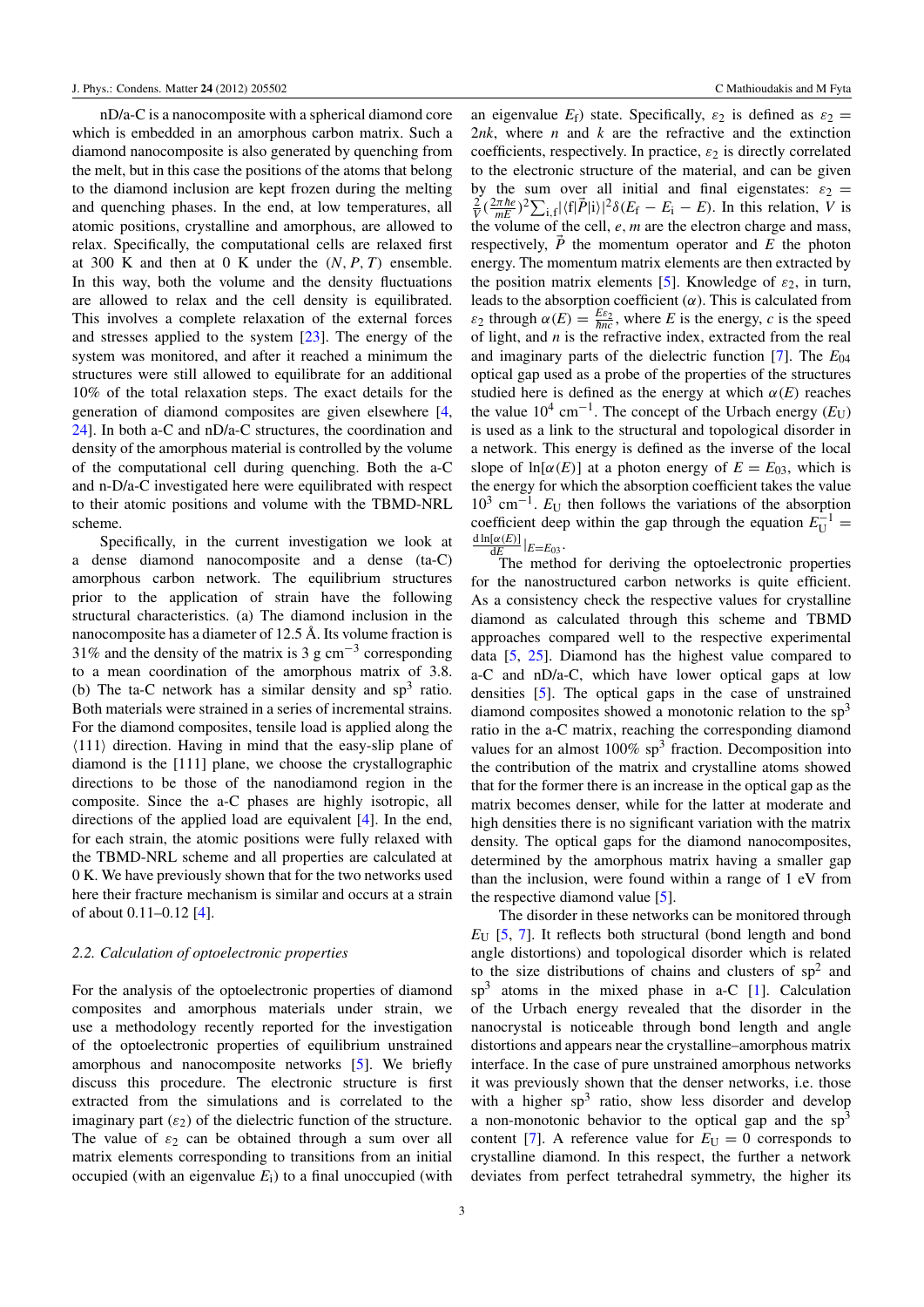<span id="page-4-1"></span>

**Figure 1.** Relative bond length  $\Delta l_{\rm r}$  (indigo squares) and bond angle  $\Delta\theta_r$  (cyan circles) fluctuations as a function of strain  $\epsilon$  for nD/a-C (filled symbols) and ta-C (open symbols). The absolute values of the fluctuations are shown.

 $E_{\text{U}}$ . The highly tetrahedral ta-C network has a high Urbach energy. This is also related to the embedding of minority configurations (sp<sup>2</sup> clusters) into a host majority phase (sp<sup>3</sup> rich network), an effect which produces disorder reflected in the  $\pi-\pi^*$  subgap transitions.

## <span id="page-4-0"></span>3. Results and discussion

Following the methodology described in section [2,](#page-2-0) we have applied tensile strain on a dense amorphous network and a dense diamond nanocomposite. We will first briefly look at the change of the structural characteristics of both networks due to the application of strain  $\epsilon$  and then discuss the variation of the optoelectronic properties with  $\epsilon$  and the hybridization ratio.

#### *3.1. Structural characteristics and strain*

We first look at the changes in the hybridization content in both networks as strain is increased. In nD/a-C, the initial (strain = 0) sp<sup>2</sup> and sp<sup>3</sup> ratios are 19% and 81%, respectively. Exactly after the fracture point at strain  $= 0.12$ , these are 23% and 77%, respectively. The relative values for ta-C at 0 strain are almost the same as for the composite, but at strain = 0.12, the sp<sup>2</sup> (sp<sup>3</sup>) fraction is 33% (65%). Hence, the  $sp<sup>3</sup>$  ratio in the strained ta-C shows a slightly larger decrease than in the strained nD/a-C (12% instead of 9%). As an additional deeper look into the structural behavior of the networks under load, we also calculated the bond length and bond angle fluctuations as a function of the applied strain  $\epsilon$ , which are depicted in figure [1.](#page-4-1) The relative bond length  $(\Delta l_r)$  and bond angle  $(\Delta \theta_r)$  fluctuations shown in this figure are defined as  $\Delta a_{\rm r} = (\Delta a - \Delta a^0)/\Delta a^0$ , where  $\Delta a = \sigma_a/\langle a \rangle$  the fluctuations. The superscript 0 corresponds to strain  $\epsilon = 0$ , which is taken as the reference state.  $\sigma_a$ ,  $\langle a \rangle$ are the variance and average values of the bond length  $(a = l)$ or bond angle  $(a = \theta)$  distributions. In nD/a-C the bond angle distributions are more peaked and less dispersed than the corresponding values for ta-C. The bond length distributions are also slightly more peaked for nD/a-C, but are also as

broad as those for ta-C, revealing the variety of different bond lengths in the matrix. For the nanocomposite, the bond and angle fluctuations are in the range 0–32% and 0–15%, respectively. The relevant fluctuations for the amorphous network vary between 0–9% and −5–2%, respectively. The equilibrium values for bond lengths and angles are  $1.53 \text{ Å}$  and 109.6 $\degree$  for the nanocomposite and 1.52 Å and 109.5 $\degree$  for ta-C, respectively. The *a* difference between the two strained structures reveals again their different bonding environments. A crude explanation would be that in ta-C the bond lengths and bond angles are already significantly deformed as compared to a highly ordered phase, thus applying external strain will not pose significant rearrangements in the bonding environment. On the other hand, nD/a-C is much more ordered as it contains a crystalline phase and a highly ordered interface with the amorphous matrix. In this respect, strain will impose additional rearrangements in the structural environment of the nanocomposite.

#### *3.2. Dielectric function and absorption coefficient*

We begin with the calculation of the imaginary part of the dielectric function in the strained materials. Inspection of  $\varepsilon_2$ for the strained ta-C network shows that there is a slight increase of the small shoulder at low energies as the strain increases (data not shown). With increasing strain, the  $sp<sup>3</sup>$ ratio decreases. This behavior of  $\varepsilon_2$  agrees with the results for unstrained a-C networks with decreasing  $sp^3$  content [\[26\]](#page-8-9). However, in the strained amorphous network, the decrease of the four-fold ratio is not that significant, as mentioned above; thus the increase in the small shoulder at low energies in  $\varepsilon_2$  is not that pronounced compared to strain  $\epsilon = 0$ . There is also a slight decrease in the peak of  $\varepsilon_2$  in the strained ta-C, which also compares to the variation with decreasing  $sp<sup>3</sup>$  content for unstrained a-C [\[26\]](#page-8-9). The variation of  $\varepsilon_2$  with hybridization ratio for the strained nanocomposites is also similar to the relevant variation in the unstrained composites [\[5\]](#page-7-4).

We observe in the absorption coefficient for the nanocomposite that the total contribution arises mainly from the contribution of the  $sp^2$  hybrids, i.e. the amorphous matrix atoms which give rise to  $\pi-\pi^*$  transitions near the energy gap. The variation of the absorption coefficient with energy is shown in figure [2.](#page-5-0) It is clear that for strained nanodiamonds, but also for ta-C (data not shown), the total absorption coefficient curve shifts towards lower energies as the strain is increased. This is more pronounced for the diamond nanocomposite due to the interface region and the presence of the amorphous matrix. The  $sp<sup>2</sup>$  and amorphous (am) contribution shown in the figure follow the total curve closely, revealing that these parts essentially contribute to the total absorption coefficient of the nanocomposite. On the other hand, the  $sp<sup>3</sup>$  and diamond core (nD) curves differ from the other contributions, leading to higher optical gaps. The behavior of the different contributions is physically intuitive, since the majority of the  $sp<sup>3</sup>$  hybrids reside in the core, while all the sp<sup>2</sup> atoms are in the matrix. For ta-C, the sp<sup>2</sup> contribution also follows the total optical coefficient curve. The total contribution is reflected in the  $sp<sup>2</sup>$  part of the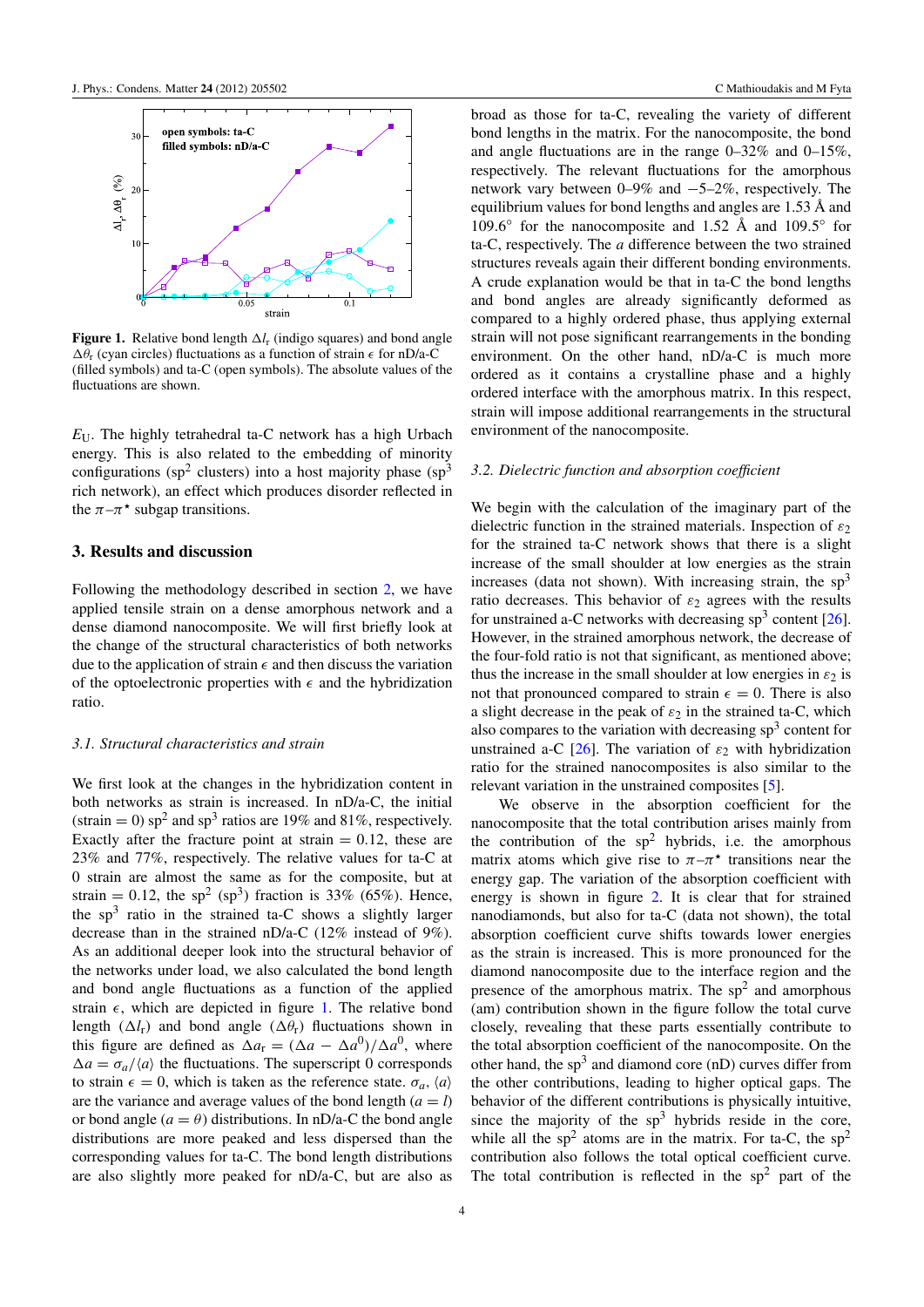<span id="page-5-0"></span>

Figure 2. Decomposition of the absorption coefficient  $\alpha$  for the diamond nanocomposite at different strains  $\epsilon$ . The total, sp<sup>2</sup>, sp<sup>3</sup> , amorphous (am), and core (nD) components of  $\alpha$  are represented by the thick-solid (black), red (dotted), blue (dashed), green (solid), and orange (solid) lines, respectively, for (a)  $\epsilon = 0$ , (b)  $\epsilon = 0.06$ , and (c)  $\epsilon = 0.12$ . The black/dotted line corresponds to  $10^4$  cm<sup>-1</sup>, which corresponds to the  $E_{04}$  optical gap.

absorption coefficient, in both materials, as the  $sp<sup>2</sup>$  hybrids mirror strongly the deviation from tetrahedral symmetry.

#### *3.3. Optical gap, disorder, and strain*

Before going into the details of the results, we should note that the errors in the estimation of the optical gap  $E_{04}$  and the Urbach energy are of the order of  $\pm 0.15$ . The estimation was made by accounting for the different approximations that were taken in obtaining the curve for the absorption coefficient  $\alpha$ (figure [2\)](#page-5-0) from which the optical gap is calculated, as well as the errors of the fitting to the slope of the absorption coefficient curve, from which the Urbach energy is obtained. These of course include the inherent errors in the TBMD scheme and the calculation of the matrix elements. We next extract the optical gap  $E_{04}$  from the absorption coefficient. The variation with strain of the optical gap for the two strained structures, nD/a-C and ta-C, is depicted in figure [3.](#page-5-1) Both curves consistently decrease as the strain is increased. The maximum difference between the two strained networks is about 0.6 eV and occurs just below the onset of fracture. This is consistent with the larger bond and angle fluctuations at the same strain (see figure [1\)](#page-4-1) 'preparing' the material to break. There is, though, no specific feature at the onset of fracture, around  $\epsilon = 0.11{\text -}0.12$ . In the case of ta-C, a decrease of about 0.6 eV was observed when comparing the material at  $\epsilon = 0$  with the fractured one. The respective overall decrease for the nanocomposite is similar (about 0.5 eV). A similar decrease was also evident in *E*<sup>04</sup> with a decreasing  $sp<sup>3</sup>$  fraction. This decrease was found about 15% higher in the diamond nanocomposite case as compared to ta-C. This is again consistent with the larger bond and angle fluctuations for the same strain in figure [1.](#page-4-1)

As our next exploration of the disorder in strained nD/a-C and ta-C, we look at the variation of the Urbach edge with the applied strain. The results are shown in figure [3.](#page-5-1)

<span id="page-5-1"></span>

Figure 3. Variation of the optical gap *E*<sup>04</sup> (squares) and the Urbach edge  $E_U$  (circles) with the applied strain  $\epsilon$  for nD/a-C (filled symbols) and ta-C (open symbols). One error bar is sketched for each property in order to give an insight into the order of the error in the results. The errors for all the points should be similar, but are not shown for simplicity.

It is interesting to observe the qualitatively very different behaviors of the two strained structures. For the diamond composite there is no significant variation in the Urbach energy. The values are quite low, between 0.15 and 0.40 eV, without any specific feature close to the onset of fracture (at  $\epsilon \sim 0.11$ –0.12). In the strained ta-C the variation in the Urbach energy spans a larger energy range from about 0.12 to 1.0 eV, denoting a higher disorder compared to the strained nanocomposite. The additional features in this case are two jumps to higher  $E_U$ , denoting higher disorder. This occurs before the onset of fracture in ta-C. Such a feature can probably be attributed to the fact that as the external load is increased there are sudden rearrangements in the material, which lead to elongated and distorted bonds. These deformed bonds are embedded in a majority phase with  $sp<sup>2</sup>$  and  $sp<sup>3</sup>$ atoms not yet being deformed. This increases the disorder in the network. The structure continues to be strained, the disorder is increased and the Urbach energy increases. At some point, though, the ratio of atoms with elongated  $(sp<sup>2</sup>]$ or  $sp^3$ ) bonds becomes significant. The case has now been reversed and the minority phase corresponds to the undistorted bonds. These are embedded in the majority phase of atoms with elongated bonds. In this respect, the disorder and the  $E_{U}$ at this point decreases. The higher  $E_U$  values at large strains for ta-C as compared to nD/a-C denote that overall in ta-C the disorder is larger and the clusters of  $sp<sup>2</sup>$  atoms, defects and elongated  $sp<sup>3</sup>$  atoms define a larger minority phase embedded in the majority phase of the undistorted  $sp<sup>3</sup>$  atoms in the materials.

For the case of ta-C, the Urbach energy also follows the non-monotonic behavior (with respect to the four-fold content) of the unstrained non-hydrogenated amorphous networks [\[7\]](#page-7-6). Both curves increase abruptly, reach a maximum and then decline less sharply. The difference is that the peak in the Urbach energy is now observed at a strain of about 0.08, which corresponds to about a  $75\%$  sp<sup>3</sup> ratio rather than  $65\%$  sp<sup>3</sup> in the unstrained amorphous networks [\[7\]](#page-7-6). This can be interpreted as a very high disorder half-way before fracture. At that point, the bond rearrangements and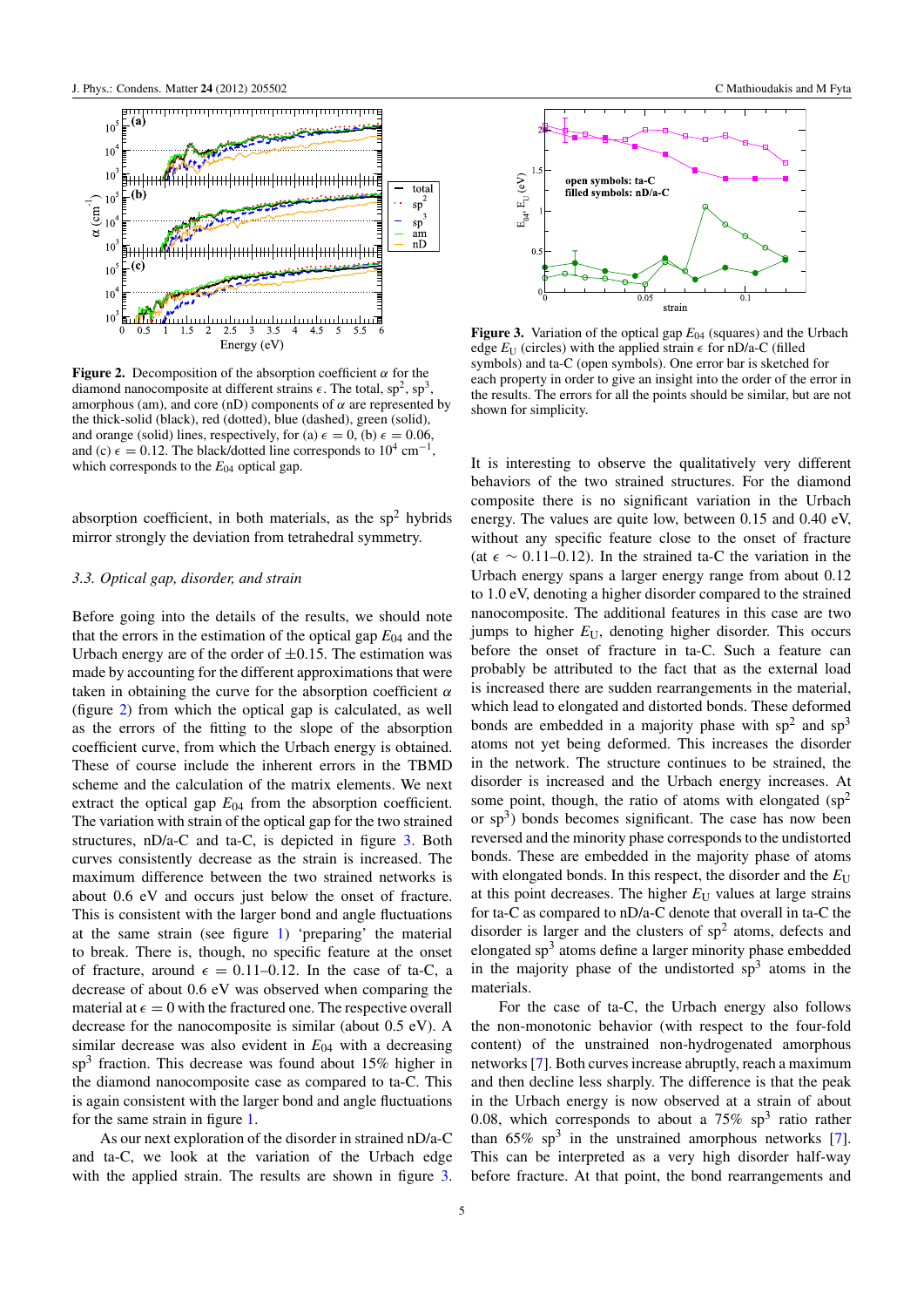<span id="page-6-1"></span>

**Figure 4.** Decompositions into the  $sp^2$ ,  $sp^3$ , amorphous and diamond-core contributions to the optical gap  $E_{04}$  in the strained networks. The results are shown as a function of the applied strain  $\epsilon$ . The sp<sup>2</sup>, sp<sup>3</sup>, amorphous (am) and diamond-core (nD) contributions are represented by circles, squares, diamonds and triangles, respectively. The open circles and squares correspond to the  $sp^2$ ,  $sp^3$ contributions for the strained ta-C network and serve as a comparison to the nanocomposite data.

the relative incompatibilities between the minority phase and the embedding majority phase are larger. In the strained ta-C the amount of disorder 'produced' at a higher  $sp<sup>3</sup>$  content is higher. This is evident by the different slopes of the variation with strain around 0.08 ( $\sim$ 75% sp<sup>3</sup>) in figure [3,](#page-5-1) which is compatible to the unstrained amorphous networks [\[7\]](#page-7-6). The peak of the  $E_{\text{U}}$  distribution with strain is about three times larger in the strained network as compared to the relative variation with the  $sp^3$  content in the unstrained ta-C [\[7\]](#page-7-6). Hence, the higher relative disorder in the strained ta-C is again revealed. Note, that at a first glance, the results shown for the Urbach energy in figure [3](#page-5-1) do not seem consistent with the relative bond length and angle fluctuations shown in figure [1,](#page-4-1) as the peak in the  $E_U$  does not follow the respective behavior of the bond length and angle fluctuations. Inspection of figure [5,](#page-6-0) though, shows that the peak in the total  $E_U$  is solely attributed to the  $sp^2$  hybrids. In addition to this, we have also checked that at a strain of 0.08, though not mirrored in the overall bond length and angle fluctuations (which include all types of hybrids in the structures), the bond length fluctuations come directly from the three-fold atoms. By this we mean that the  $sp^2$  contribution to the bond length fluctuations coincides with the total fluctuations in the networks at this amount of strain, both contributions showing a sudden drop denoting a higher disorder directly manifested also in the total Urbach energy. Apparently, there is a stronger interplay between minority  $sp^2$  atoms embedded in a four-fold majority phase. These minority  $sp^2$  deformed bonds are embedded in a majority phase with the rest of the atoms not yet deformed. This increases the disorder in the network. The decrease of the Urbach energy at strains larger than 0.08 is related to the overall decrease in the bond length and angle fluctuations in figure [1.](#page-4-1) We should note here that the peak in the  $E_U$  shown in figure  $3$  at a strain of 0.08 corresponds to an  $sp<sup>3</sup>$  ratio of 75% in a very good agreement with figure 4 of [\[7\]](#page-7-6) and figure 7 of [\[5\]](#page-7-4), which show the variation of the Urbach energy with the  $sp<sup>3</sup>$  fraction for amorphous and diamond nanocomposite networks, respectively. In these figures it is clear that there is

<span id="page-6-0"></span>

Figure 5. Decompositions into the  $sp^2$ ,  $sp^3$ , amorphous and diamond-core contributions to the Urbach energy  $E_{\text{U}}$  in the strained networks. The results are shown as a function of the applied strain  $\epsilon$ . The  $sp^2$ ,  $sp^3$ , amorphous (am) and diamond-core (nD) contributions are represented by the circles, squares, diamonds and triangles, respectively. The open circles and squares correspond to the  $sp^2$ ,  $sp^3$ contributions for the strained ta-C network and serve as a comparison to the nanocomposite data.

an abrupt increase in the  $E_U$  at an sp<sup>3</sup> content in the range 65–75%. In this work, similar to these cases, this peak in the Urbach energy has been and is assigned to the argument of 'minority sites embedded in a majority phase' as described above.

We next decompose the optical gap and Urbach edge into contributions from the different hybridizations and the amorphous and crystalline parts in the structure. These results are also compared to relevant data for the strained ta-C and are depicted in figures [4](#page-6-1) and [5.](#page-6-0) First, as evident in both figures, in strained nD/a-C, the  $sp^2$  contribution follows the amorphous one very closely. This is expected, as the  $sp<sup>2</sup>$  hybrids are located in the amorphous matrix. The contribution from the  $sp<sup>3</sup>$  hybrids resembles more that from the diamond core. This is more strongly expressed in the Urbach energy, revealing that the amount of disorder coming from the distorted  $sp<sup>3</sup>$ atoms close to the interface is responsible for the disorder in the diamond core. At the interface, most of the atoms are four-fold with distorted bond lengths as compared to the perfect tetrahedral case. For the optical gap in nD/a-C shown in figure [4](#page-6-1) the  $sp<sup>3</sup>$  and core contributions do not follow exactly the same trend. The former decreases about 0.6 eV compared to the 2.5 eV decrease of the latter. As strain is applied, the structural rearrangements that are imposed lead to such a deviation from tetrahedral symmetry which moves the optical gap away from perfect tetrahedral symmetry. This is not evident in the relevant decompositions of the Urbach edge in figure [5,](#page-6-0) since the rearrangements in the core do not correspond to a very high structural difference between an embedding 'minority' and a 'majority' phase.

In ta-C decomposition of the optical gap into its  $sp<sup>2</sup>$  and  $sp<sup>3</sup>$  contributions shows that the latter follows closely the  $sp<sup>3</sup>$ contribution in the nanocomposite, which in turn is dominated by the four-fold atoms in the amorphous matrix (see figure [4\)](#page-6-1). The  $sp<sup>2</sup>$  contribution at low strains is similar to that of the nanocomposite, but as the ta-C becomes more strained ( $\epsilon$ ) 0.05) it is on average about 0.3 eV higher than the respective part in nD/a-C. In the ta-C case, the  $sp<sup>2</sup>$  part of the Urbach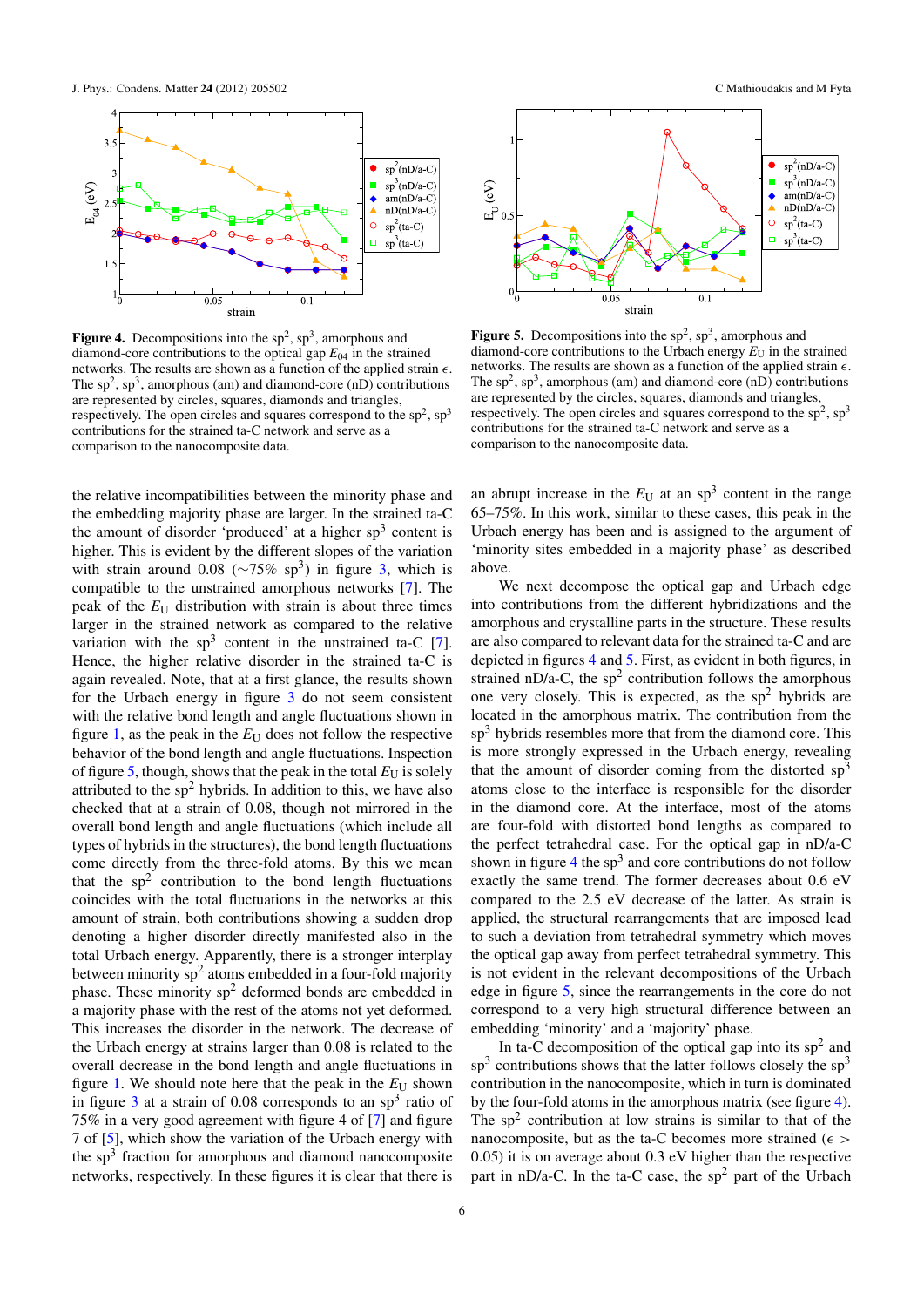energy in figure [5](#page-6-0) follows the non-monotonic behavior of the total  $E_U$  in figure [3.](#page-5-1) The high peak in the total  $E_U$  in this figure reflects the  $sp<sup>2</sup>$  contribution in figure [5.](#page-6-0) Hence, in the dense amorphous network, the disorder is a result of the structural disorder in the sp<sup>2</sup> hybrids. The disorder in the sp<sup>3</sup> hybrids is lower, as seen in the same figure, and slightly increases at higher loads, where the  $sp<sup>3</sup>$  bonds become more elongated.

As a final remark, it is clear so far that for the strained diamond composite larger variations are evident in the optical gaps, while for the strained amorphous network, larger variations are seen in the Urbach energy denoting larger disorder. This can be interpreted through the different mechanisms imposed by the applied strain on these structures. More precisely, in nD/a-C, it was shown that an external load leads to large bond and angle fluctuations. These fluctuations, in turn, are responsible for the larger deviation from tetrahedral symmetry with increasing strain. Due to the high complexity of the structure composed of two phases, amorphous and crystalline, these fluctuations mainly apply to the amorphous phase and the inclusion–matrix interface region. The diamond core is very slightly deformed only at the interface with the matrix. The respective structural rearrangements at the interface and the matrix do not account for as large a structural or topological disorder, through significant structural incompatibilities, as in the case of ta-C. As strain is increased the  $sp^2$  fraction indeed increases, as was shown, but not that significantly. In this sense, the increasing minority sp<sup>2</sup> hybrids within the sp<sup>3</sup> environment are not sufficient to overcome the stronger deviation from perfect tetrahedral symmetry, a deviation that seems more important in the nanocomposite case. On the contrary, in the strained amorphous network, the bond and angle fluctuations are smaller, but the structural incompatibilities that are caused by these fluctuations lead to different geometries and densities within the structure. Increasing the external load leads to more  $sp<sup>2</sup>$  hybrids than in nD/a-C. In this respect, there is a stronger interplay between minority  $sp<sup>2</sup>$  atoms embedded in a four-fold majority phase, hence larger disorder. Since  $E_{\text{U}}$  is a direct measure of the disorder, this is clearly reflected in the amorphous network. Conclusively, in strained nanocomposites the optical gap should be optimally chosen to monitor their structural behavior, while for amorphous networks the Urbach energy would better serve as such a probe.

## <span id="page-7-14"></span>4. Conclusions

This work includes results based on tight-binding molecular dynamics simulations of strained a-C and diamond nanocomposite structures. Starting from the equilibrium structures we have applied tensile strain along the easy-slip plane of diamond. We have investigated how the optoelectronic properties of the equilibrium structures are affected once strain is applied and compare their properties to those for the unstrained materials. As probes of the optoelectronic properties, we have used the *E*<sup>04</sup> optical gap and the Urbach edge. These were decomposed into contributions from the different hybrids in the structures. Our results showed

clearly that though the  $sp^2$ ,  $sp^3$  fractions in all networks did not vary considerably with the applied strain, significant incompatibilities based on the different geometries and densities in the structures occurred. The bond rearrangements due to the external load were directly observed through the decrease of the optical gaps in the strained materials as compared to the unstrained structures. We have also used the concept of the Urbach edge as a measure of the disorder within the strained networks. A more abrupt variation with the applied strain was observed in ta-C, revealing sudden rearrangements in the bonding environment in the materials for certain loads, and thus increased disorder. For the strained nanocomposite, the main finding was that rearrangements in the bonding environment are larger than in strained ta-C. This was not strongly featured in the estimation of the disorder through the Urbach edge, revealing that the bonding rearrangements due to strain are significant, but occur smoothly and lead to significant deviation from the tetrahedral symmetry. The results presented here can serve as a guideline for obtaining information about possible large structural deformations or fracture in amorphous and nanocomposite carbon materials used in nanotechnological applications.

## Acknowledgments

MF acknowledges support from the 'Gender Issue Incentive Funds' of the Cluster of Excellence in Munich, Germany and the 'BioFuS' project of the Intra-European Marie-Curie Actions (call FP7-PEOPLE-2009-IEF). The authors wish to thank I N Remediakis for useful discussions.

## References

- <span id="page-7-0"></span>[1] Robertson J 2002 *Mater. Sci. Eng.* R [37](http://dx.doi.org/10.1016/S0927-796X(02)00005-0) [129](http://dx.doi.org/10.1016/S0927-796X(02)00005-0)
- <span id="page-7-1"></span>[2] Silva S R P, Carey J D, Khan R U A, Gerstner E G and Anguita J V 2002 Amorphous carbon thin films *Handbook of Thin Films* vol 4, ed H S Nalwa (New York: Academic) Chapter 9
- <span id="page-7-2"></span>[3] Lifshitz Y, Kohler T, Frauenheim T, Guzmann I, Hoffman A, Zhang R Q, Zhou X T and Lee S T 2002 *Science* [297](http://dx.doi.org/10.1126/science.1074551) [1531](http://dx.doi.org/10.1126/science.1074551)
- <span id="page-7-3"></span>[4] Fyta M G, Remediakis I N, Kelires P C and Papaconstantopoulos D A 2006 *Phys. Rev. Lett.* [96](http://dx.doi.org/10.1103/PhysRevLett.96.185503) [185503](http://dx.doi.org/10.1103/PhysRevLett.96.185503)
- <span id="page-7-4"></span>[5] Vantarakis G *et al* 2009 *Phys. Rev.* B [80](http://dx.doi.org/10.1103/PhysRevB.80.045307) [045307](http://dx.doi.org/10.1103/PhysRevB.80.045307)
- <span id="page-7-5"></span>[6] Kelires P C 1994 *Phys. Rev. Lett.* [73](http://dx.doi.org/10.1103/PhysRevLett.73.2460) [2460](http://dx.doi.org/10.1103/PhysRevLett.73.2460)
- <span id="page-7-6"></span>[7] Mathioudakis C, Kopidakis G, Patsalas P and
- <span id="page-7-7"></span>Kelires P C 2007 *Diamond Relat. Mater.* [16](http://dx.doi.org/10.1016/j.diamond.2007.08.009) [1788](http://dx.doi.org/10.1016/j.diamond.2007.08.009) [8] Voevodin A A and Zabinski J S 1998 *Diamond Relat. Mater.*
- [7](http://dx.doi.org/10.1016/S0925-9635(97)00214-8) [463](http://dx.doi.org/10.1016/S0925-9635(97)00214-8)
- <span id="page-7-8"></span>[9] Neerinck D, Persoone P, Sercu M, Goel A, Venkatraman C, Kester D, Halter C, Swab P and Bray D 1998 *Thin Solid Films* [317](http://dx.doi.org/10.1016/S0040-6090(97)00631-7) [402](http://dx.doi.org/10.1016/S0040-6090(97)00631-7)
- <span id="page-7-9"></span>[10] Chow E K *et al* 2011 *Sci. Transl. Med.* [3](http://dx.doi.org/10.1126/scitranslmed.3001713) [73](http://dx.doi.org/10.1126/scitranslmed.3001713)
- <span id="page-7-10"></span>[11] Clausing R E, Horton L L, Angus J C and Koidl P (ed) 1992 *Diamond and Diamond-Like Films and Coatings* (*NATO Science Series B: Physics* vol 266) (New York: Plenum)
- [12] Pouch J J and Alterovitz S A (ed) 1990 *Properties and Characterization of Amorphous Carbon Films* (*Mater. Sci. Forum* vol 52/53)
- [13] Robertson J 1992 *Surf. Coat. Technol.* [50](http://dx.doi.org/10.1016/0257-8972(92)90001-Q) [185](http://dx.doi.org/10.1016/0257-8972(92)90001-Q)
- <span id="page-7-11"></span>[14] Lifshitz Y 1996 *Diamond Relat. Mater.* [5](http://dx.doi.org/10.1016/0925-9635(95)00445-9) [388](http://dx.doi.org/10.1016/0925-9635(95)00445-9)
- <span id="page-7-12"></span>[15] Lifshitz Y, Kasi S R, Rabalais J W and Eckstein W 1990 *Phys. Rev. B* [41](http://dx.doi.org/10.1103/PhysRevB.41.10468) [10468](http://dx.doi.org/10.1103/PhysRevB.41.10468)
- <span id="page-7-13"></span>[16] Yao Y, Liao M Y, Kohler T, Frauenheim T, Zhang R Q, Wang Z G, Lifshitz Y and Lee S T 2005 *Phys. Rev.* B [72](http://dx.doi.org/10.1103/PhysRevB.72.035402) [035402](http://dx.doi.org/10.1103/PhysRevB.72.035402)